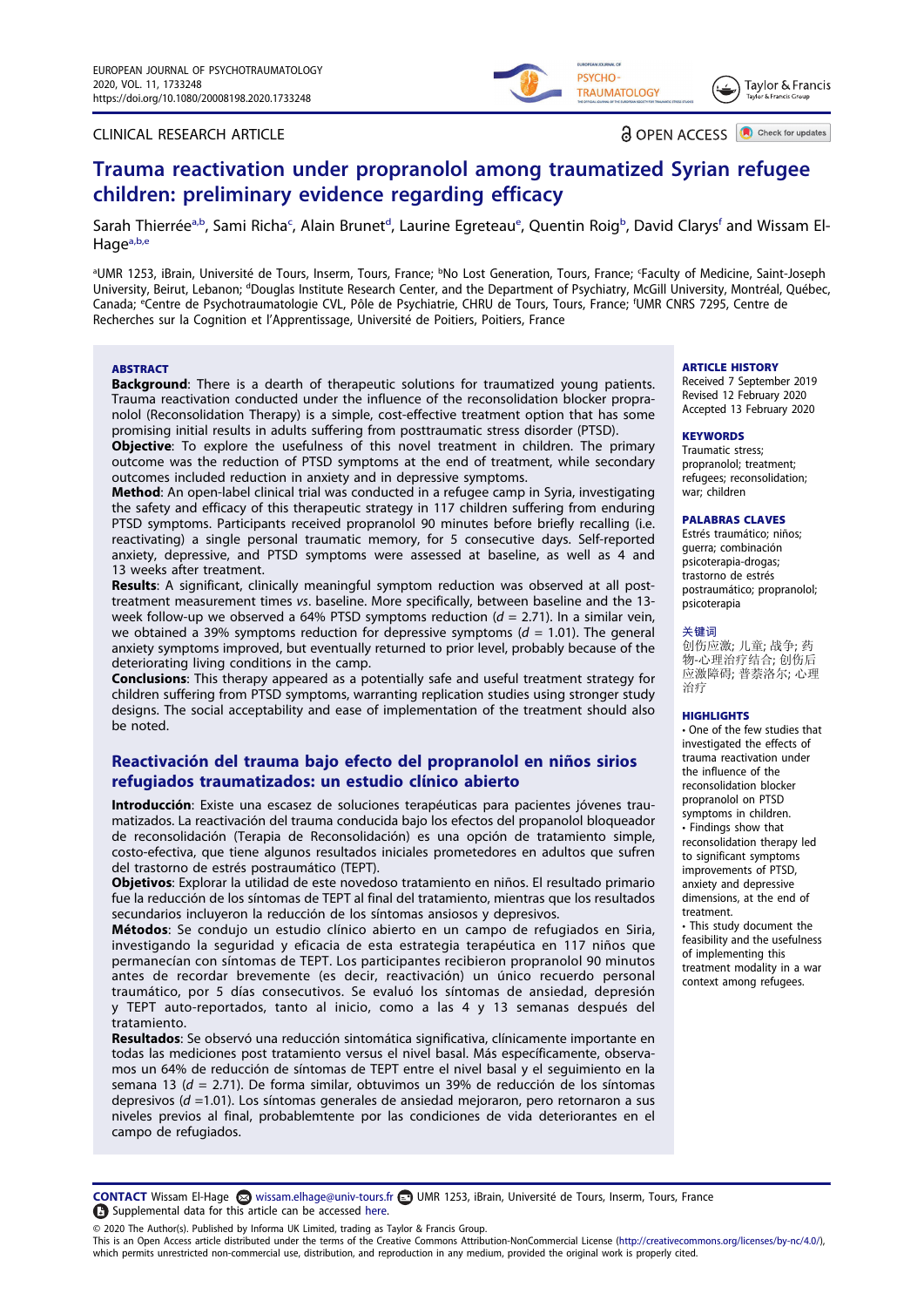Conclusiones: Esta terapia pareciera ser una estrategia de tratamiento potencialmente segura y útil en niños que sufren síntomas de TEPT, justificando estudios de replicación que usen diseños más estrictos. Se debería hacer notar también la aceptabilidad social y la fácil implementación del tratamiento.

# 遭受创伤的叙利亚难民儿童在普萘洛尔下的创伤再激活:一项开放性临床 试验

引言: 针对遭受创伤的年轻患者的治疗方案有所欠缺。在再巩固阻滞剂普萘洛尔 (再巩固 疗法) 影响下进行的创伤再激活是一种简单划算的治疗选择, 在创伤后应激障碍 (PTSD) 成 年患者中取得了一些有希望的初步结果。

目标: 探究此新颖治疗方法在儿童中的有效性。主要结果是治疗结束时PTSD症状的减轻, 次要结果包括焦虑和抑郁症状的减轻。

方法: 在叙利亚一个难民营中进行了一项开放性临床试验, 考查此治疗策略对于117名有持 久性PTSD症状的儿童的安全性和有效性。参与者连续5天在简要回忆 (即再激活) 个人创伤 记忆的90分钟前摄入普萘洛尔。在基线及治疗后4周和13周时, 对焦虑, 抑郁和PTSD症状进 行自评式评估。 结果: 与基线相比, 在治疗后所有测量时间上均观察到显著且有临床意义的症状减轻。更

具体地说, 在基线和13周的随访之间, 我们观察到PTSD症状减轻了64% (d = 2.71) 。同样, 我们发现抑郁症状减轻了39% (d = 1.01) 。总体焦虑症状有所改善, 但最终恢复到之前的 水平, 这可能是营地生活条件恶化所致。

结论: 对于有PTSD症状的儿童, 这种疗法似乎是一种潜在安全有效的治疗策略, 保证了更强 研究设计的重复性研究。也应注意该治疗方法的社会可接受性和易于实施性。

# 1. Introduction

<span id="page-1-16"></span><span id="page-1-13"></span><span id="page-1-12"></span><span id="page-1-11"></span><span id="page-1-7"></span><span id="page-1-6"></span><span id="page-1-2"></span>Post-traumatic stress disorder (PTSD) is commonly observed in children exposed to armed conflicts, such as in Lebanon (Saigh, [1989](#page-7-0)) (current prevalence of 32.5%), Rwanda (Dyregrov, Gupta, Gjestad, & Mukanoheli, [2000](#page-6-0)) (79%), Kuwait (Nader, Pynoos, Fairbanks, al-Ajeel, & al-Asfour, [1993\)](#page-6-1) (70%), Palestine (Thabet, Abu Tawahina, El Sarraj, & Vostanis, [2008\)](#page-7-1) (41%), Afghanistan (Mghir, Freed, Raskin, & Katon, [1995\)](#page-6-2) (34%), or Bosnia (Papa georgiou et al., [2000\)](#page-7-2) (29%). Perkins, Ajeeb, Fadel, and Saleh [\(2018](#page-7-3)) found a high current prevalence of PTSD in children in Syria (35.1%), which has been affected by war for several years. Although reliable data concerning the Syrian conflict are missing, Soykoek, Mall, Nehring, Henningsen, and Aberl ([2017\)](#page-7-4) observed that a large proportion of Syrian children living in a refugee camp suffer from PTSD: 26% among 0–6 years old, and 33% among 7–14 years old. These figures are consistent with the World Health Organization's data, which reports that 1 in 30 Syrians could develop a serious psychiatric disorder (Organisation Mondiale de la Santé, [2016\)](#page-6-3). Among those, the most vulnerable populations are the young refugees, of which more than 40% may develop a psychiatric disorder, such as PTSD, depression and anxiety, according to Fazel, Wheeler, and Danesh [\(2005](#page-6-4)).

<span id="page-1-15"></span><span id="page-1-10"></span><span id="page-1-4"></span>Besides the lack of epidemiological data, there is also a lack of empirically validated therapeutic solutions for young patients, as noted by several authors. A study by Thabet et al. established a relation between the development of PTSD in children and the parental response in armed conflict zones, as they <span id="page-1-14"></span><span id="page-1-5"></span>studied it in Gaza conflict. Although the authors suggest that targeted interventions should preferably involve families, this may be hard to achieve during times of armed conflicts (Forbes et al., [2007](#page-6-5)). Salloum and Overstreet [\(2012\)](#page-7-5) compared the efficacy of a Grief and Trauma Intervention with coping skills vs. trauma narrative processing and coping skills only, in a manualized 11-session intervention that included a meeting with the parents. Children in both treatment groups demonstrated significant longlasting improvements in distress-related symptoms and in social support.

<span id="page-1-18"></span><span id="page-1-9"></span><span id="page-1-8"></span><span id="page-1-3"></span><span id="page-1-1"></span>Today, most international guidelines for the treatment of PTSD recommend the implementation of early, evidence-based trauma-focused interventions (Diab, Isosävi, Qouta, Kuittinen, & Punamäki, [2018;](#page-6-6) Ehlers & Clark, [2003](#page-6-7); McNally, Bryant, & Ehlers, [2003;](#page-6-8) National Collaborating Centre for Mental Health, [2005](#page-6-9); National Institute of Mental Health, [2002;](#page-6-10) Watson & Shalev, [2005\)](#page-7-6). However, there is a need for therapeutic strategies that can be effectively applied to children living in a war zone, an undeniable global public health issue according to the UNICEF (United Nations International Children's Emergency Fund) estimating that most victims of violence in war zones are women and children (80%), and that 19.2 million refugees are displaced around the world annually, almost half of whom are children (United Nations High Commissioner for Refugees [UNHCR], [2004](#page-7-7)).

<span id="page-1-17"></span><span id="page-1-0"></span>The need for new, easy to implement therapeutic methods targeting children is crucial as we currently have very few psychotherapeutic options, and psychoactive drugs are not recommended as a first line treatment (Bisson et al., [2019\)](#page-6-11). Some interventions such as Eye Movement Desensitization and Reprocessing (EMDR)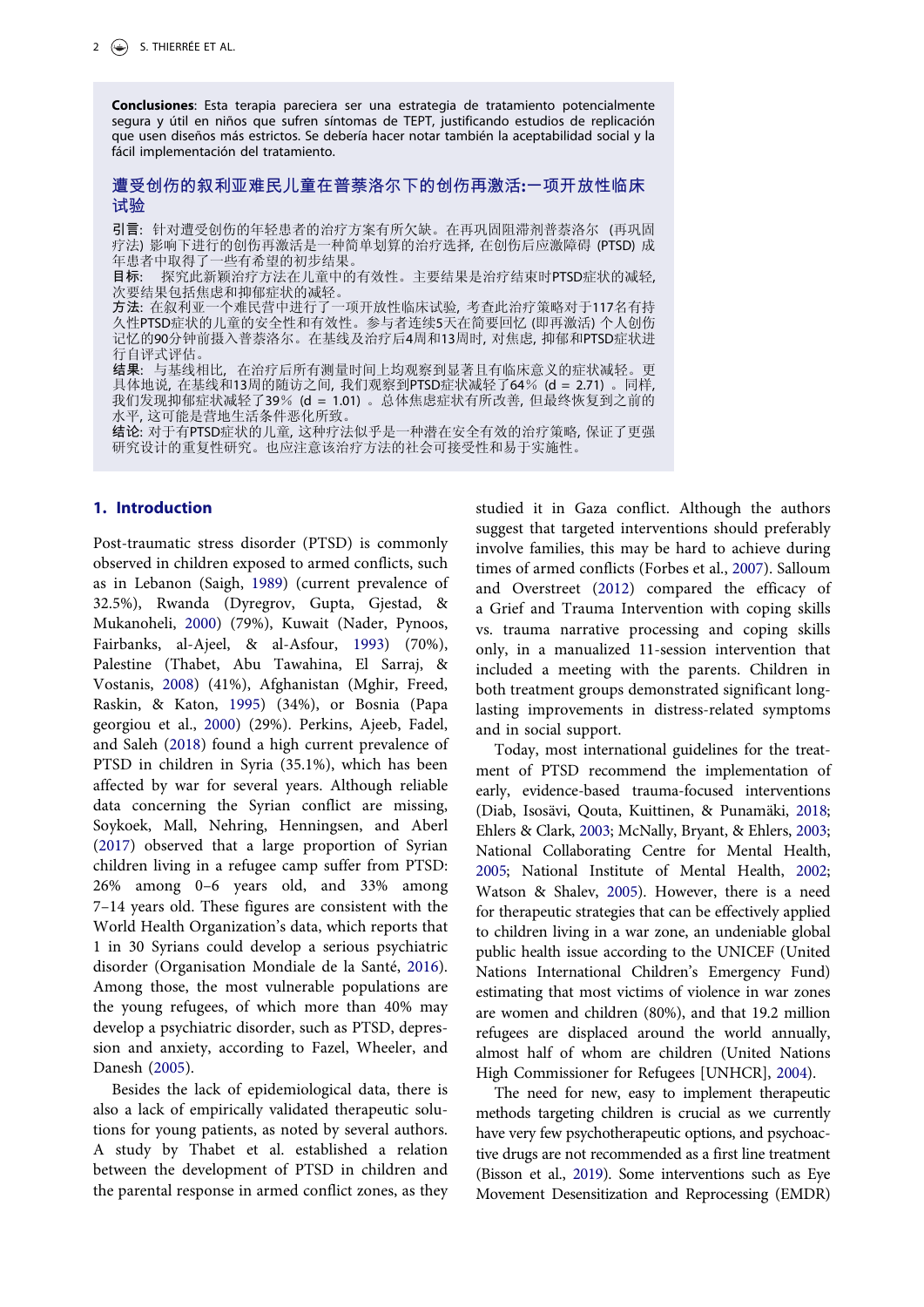<span id="page-2-9"></span><span id="page-2-8"></span>although recommended (Silver, Rogers, Knipe, & Colelli, [2005](#page-7-8)) are time-consuming and require extended clinical training (Sar, [2017\)](#page-7-9), which is not easily implemented in a war context. Thus, alternatives with demonstrated efficacy in a context of humanitarian crisis are lacking. Exposure therapy appears to meet these broad enough feasibility criteria. Expected results are involved in the medium and long term (Foa, Rothbaum, Riggs, & Murdock, [1991](#page-6-12); Vaughan & Tarrier, [1992\)](#page-7-10). Narrative exposure therapies have already shown interesting results, as described in the study by Ruf et al. ([2010\)](#page-7-11), with clinically significant improvements in symptoms.

<span id="page-2-7"></span><span id="page-2-6"></span><span id="page-2-5"></span><span id="page-2-4"></span><span id="page-2-3"></span><span id="page-2-1"></span><span id="page-2-0"></span>We were interested by the studies demonstrating the efficacy of brief trauma reactivation under the reconsolidation blocker propranolol in adult patients with PTSD (Brunet et al., [2008,](#page-6-13) [2018\)](#page-6-14). Reconsolidation therapy, inspired by reconsolidation theory (Nader, Schafe, & Le Doux, [2000](#page-6-15); Przybyslawski & Sara, [1997\)](#page-7-12), posits that a recalled memory in certain circumstances (Ecker, [2015\)](#page-6-16) becomes labile again and must be reconsolidated in order to persist. The beta-adrenergic blocker propranolol crosses the blood brain barrier, preventing the protein synthesis required to reconsolidate this emotional memory, thereby yielding a durably degraded memory trace (Besnard, Caboche, & Laroche, [2012](#page-6-17)). Reconsolidation therapy involves writing and subsequently reading a trauma narrative once a week under the reconsolidation blocker propranolol for six consecutive weeks (Brunet et al., [2011\)](#page-6-18). The alleged mechanism is reconsolidation impairment. In light of this literature, we conducted an open label clinical trial. Because of constraints inherent to the test environment, the treatment included a screening session, a five-session treatment phase, a 1-month post-treatment assessment, and a 3-month follow-up. The primary outcome was the reduction of PTSD symptoms at the end of treatment, while secondary outcomes included reduction in anxiety and in depressive symptoms.

# <span id="page-2-2"></span>2. Methods

### 2.1. Study design

This open-label clinical trial was conducted in the Sejjo refugee camp in northern Syria between 09/ 2017 and 06/2018. The Ethics Committee of the Mother Hospital of Azaz, Syria, approved the study protocol on 08/31/2017. The parents or legal guardians gave written informed consent allowing their child to participate in the trial while the children gave oral assent. We were not able to involve Syrian fellow researchers due to the geographic location and the flight of many inhabitants. Moreover, we have not been able to develop this programme over the long term due to security issues.

### 2.2. Participants

Study participants were 7–14 years old treatmentseeking children, psychologically traumatized for at least 6 consecutive months by war scenes (bombs, executions, and forced displacement). The sample comprised 42% girls versus 58% boys, with 36% of children between 7–10 years old, and 64% of children between 11–14 years old. The exclusion criteria were a lifetime history of cardiovascular, respiratory or neurological disease; a medical condition contraindicating administration of propranolol such as asthma, diabetes, or arrhythmia; current substance dependence; current use of a psychotropic medication; pregnancy or breast-feeding.

Before each session, parents and patients were asked to report, according to a pre-established grid any element that could have been suggestive of a sideeffect. We built the grid on the three most frequent side-effects, after introducing an open-ended question: 'Did the patient notice anything unusual about their health after the session.' We asked to specify if the patient had experienced any cardiac, gastroenterological, or pulmonary symptom.

A total of 170 individuals were assessed for eligibility. Nine subjects did not meet the inclusion criteria. Of the 161 eligible children, 12 withdrew their consent before treatment began, 2 refused the treatment, 16 left the refugee camp, and 14 patients did not follow the study procedures. A total of 117 patients completed the study protocol with minor or no protocol deviation, as shown in [Figure 1.](#page-3-0) The mean age of the participants was 11.5 ± 2.1 years old. Children excluded from the protocol were offered art-therapy sessions and individual psychotherapy.

# 2.3. Procedure

A meeting was organized locally, in the Sejjo refugee camp, with the parents and their children to present the study protocol and obtain informed consent from prospective participants and their parents. Following this first meeting, a group meeting was proposed to discuss any concern with parents and children and to answer different questions. At the end of this meeting, a summary of information about the protocol was provided to the families along with the consent form. A delay of 15 days following the signing of the consent form was observed before the protocol entry.

Upon protocol entry, a medical assessment was performed by an independent general practitioner to exclude participants with contraindications, and to minimize any side effect during treatment. Children who may have difficulties with treatment due to their health condition were excluded from the protocol. Eligible patients had persistent traumatic stress symptoms for at least 6 months. To be included in the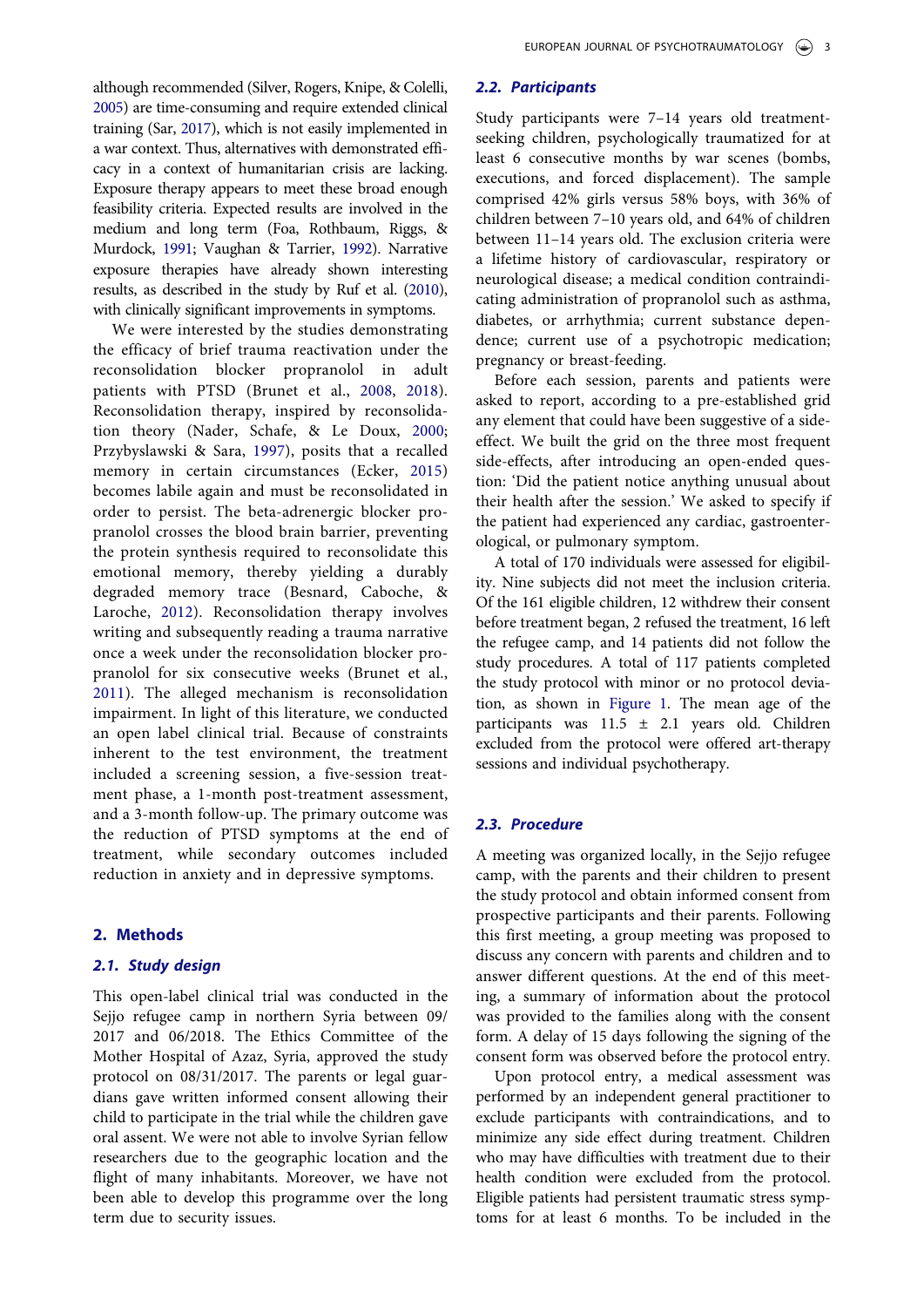

<span id="page-3-0"></span>Figure 1. Clinical trial profile of the study.

study, the child had to be PTSD positive according to the Child PTSD Symptom Scale (Nader et al., [1993\)](#page-6-1) (CPSS). Eligible participants underwent a pretreatment clinical evaluation, and then 1 and 3 months (±1 week) after the end of treatment.

Assessment and treatment were conducted by two nurses and two therapists recruited as child protection officer who received a one-week training on the study protocol and procedures. During the study period, clinical supervision of the therapists was provided daily (ST).

At each session, children accompanied by their parents came to the psychological support centre to receive treatment with a therapist. Parents' and patients' adherence to treatment was requested at the beginning of each session and monitored by the therapists, by asking them the following question: 'Do you agree to continue the sessions as planned?'

The families all lived in the Sejjo refugee camp. The study was implemented at a time where the camp was safe and secure far away from hostilities. Unfortunately, the area around the camp became increasingly exposed to bombings, which continued during the study period. This context probably influenced the number of patients lost to follow-up in the study, as the perception of insecurity and anxiety increased.

The question of treatment acceptability was raised before and during the study. In order to ensure acceptability, a meeting was convened with the families to present the study protocol and treatment rationale. We took the time to answer all questions. We have also provided our contact details so that families were

able to contact us for further questions at all times. Above all, families were mostly concerned by their children suffering and symptoms, and were seeking reassurance about our research protocol.

# 2.4. Treatment

On the first treatment session, participants wrote with the help of the therapist a one-page trauma narrative in the present tense, first-person singular, focusing on the event's most disturbing moments, and including five bodily sensations drawn from a checklist, as described elsewhere (Brunet et al., [2018\)](#page-6-14). On the fourth subsequent treatment sessions, the patient read or narrated the trauma narrative once for 10–20 minutes under the influence of 1 mg/kg of long-acting (24hrs) propranolol hydrochloride – a reconsolidation blocker – given 90 minutes earlier per os. We opted to give five once-a-day treatment sessions in order to reduce participant attrition, which can be a major problem in a refugee camp. Some authors of this study (ST, LE, AB) are certified by Alain Brunet from CABA Inc. in conducting Reconsolidation Therapy<sup>TM</sup>.

### 2.5. Measures

<span id="page-3-2"></span><span id="page-3-1"></span>Past month, DSM-5 (American Psychiatric Association, [2013\)](#page-6-19) PTSD symptom severity was evaluated with the reliable and valid self-report Child PTSD Symptom Scale (Foa, Johnson, Feeny, & Treadwell, [2001](#page-6-20)) (CPSS-5), that ranges from 0 (no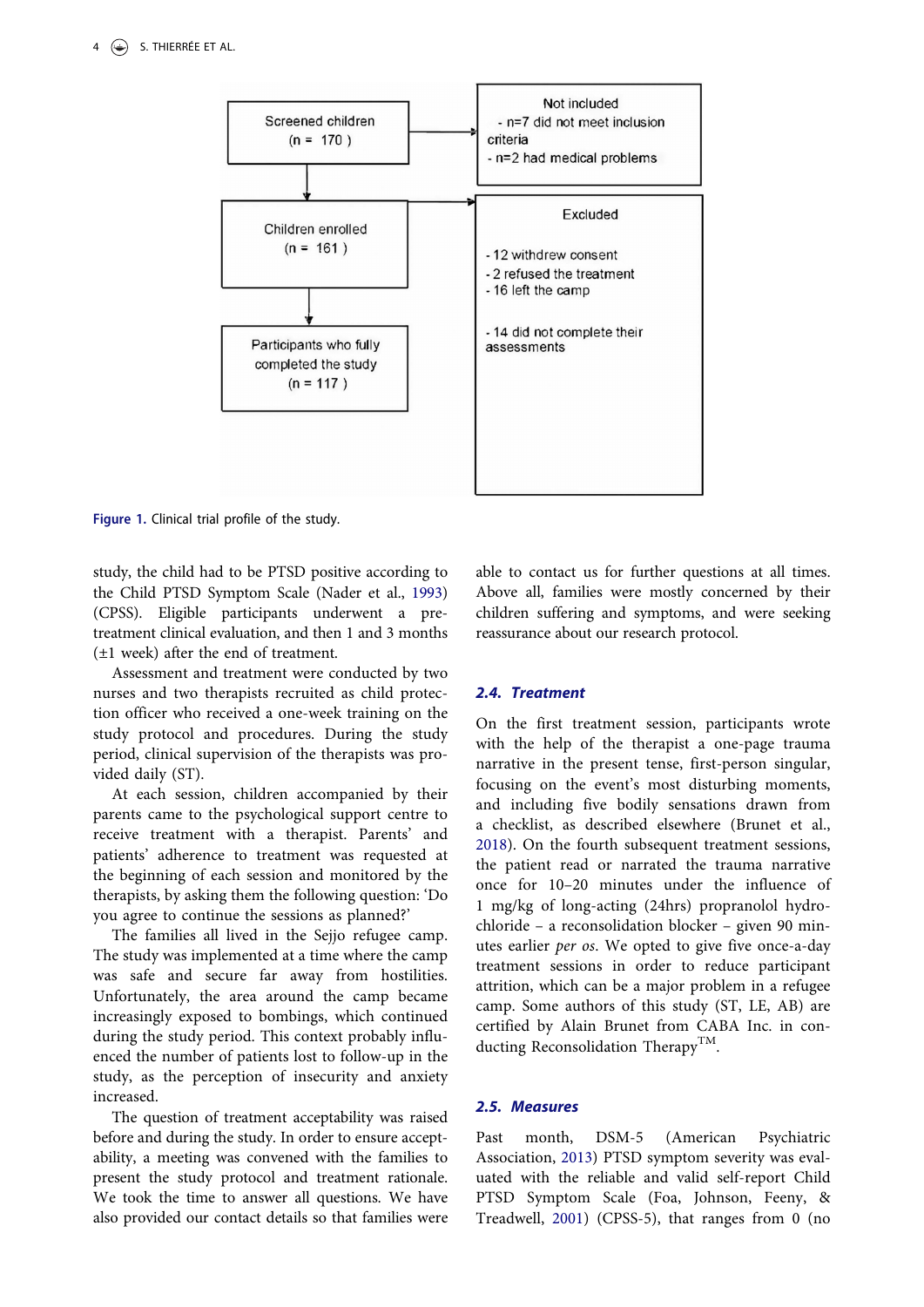<span id="page-4-3"></span><span id="page-4-2"></span>symptom) to 51 (maximum score). For the CPSS, we considered a threshold value of 15 or greater, as defined by the interpretation standards. Depressive symptoms were assessed using the Children's Depression Inventory (Kovacs, [1992](#page-6-21)) (CDI), a selfrated 27-item scale applicable to children and adolescents, ranging from 0 (no symptom) to 54. The CDI cut-off is 5 for mild, 20 for moderate, and 25 for severe depression with high sensitivity and specificity. Anxiety was assessed using the validated Revised Children's Manifest Anxiety Scale (Reynolds & Richmond, [1979\)](#page-7-13) (RCMAS), a self-report instrument measuring anxiety in children and ranging from 0 (no symptom) to 28. The cut-off of RCMAS has been considered at 19 or greater. Every tests and scales were in Arabic, translated by a professional translator from Syria, and completed by the patient with the help of the parents or the legal representatives.

# 2.6. Statistical analyses

We used a two-sided significance level of.05 with a 95% confidence interval for all analyses. We performed descriptive and parametric statistics using Student's t-tests. We measured treatment outcomes as the mean difference score between baseline and 1 and 3-months post-treatment assessments. The omnibus test was a repeated measures ANOVA, using Bonferroni corrections.

Patients with missing data, who refused the treatment, or who dropped-out during the protocol without having completed the questionnaires at the 1-month measurement time were excluded from the analyses (27.3%). Seven patients did not reach the threshold score at CPSS. Patients were excluded for the following reasons: epilepsy diagnosed by the paediatrician, heart problems, parents refused to give the pills to their child ( $n = 9$ ), patients refused to take the pills  $(n = 3)$ , families who left the camp without giving information about their departure ( $n = 16$ ), and children who did not agree to complete the

<span id="page-4-1"></span>questionnaires ( $n = 14$ ). The latter displayed weariness or nervousness, preferring activities with the other children instead of study participation. We assumed that missing data due to dropouts occurred mainly for noninformative reasons (essentially random, e.g. a study subject moves to another city with his or her family). (Hamer & Simpson, [2009\)](#page-6-22) For patients who discontinued their participation, missing values were estimated using the last observation carried forward (LOCF) method. The LOCF approach is conservative and recommended when the proportion of missing data is important  $(> 20\%)$ dropouts).

# 3. Results

# 3.1. Group comparisons on treatment related variables

# 3.1.1. PTSD symptoms

As shown in [Table](#page-4-0) 1, we found a significant decrease in the PTSD symptoms total score between baseline and 1-month post-treatment (−37.4%), and between 1- and 3-months follow-up (−42.4%). The total decrease between baseline and 3-months follow-up is −63.8%. This could indicate a long-lasting positive effect of the treatment on the PTSD symptoms. We also calculated effect sizes (Cohen's d) showing a very large symptom decrease over time  $(d = 2.71)$ .

# 3.1.2. Depression symptoms

As shown in [Table 1,](#page-4-0) the change in CDI scores were significant between baseline and at 1-month follow-up, with an important decrease in symptom severity (−37.2%). A significant improvement was also observed between 1- and 3-months follow-up (−3,1%), and between baseline and 3-months follow-up (−39.3%).

# 3.1.3. Anxiety symptoms

As shown in [Table 1](#page-4-0), the general anxiety symptoms showed a significant decrease between baseline and 1-month follow-up (−38.4%). However, we observed an increase in anxiety scores between 1- and 3-months

|                                     |                 |                | Cohen's <i>d</i> |                | Cohen's d           |        |       |
|-------------------------------------|-----------------|----------------|------------------|----------------|---------------------|--------|-------|
|                                     | Baseline (B)    | T1             | B vs T1          | T <sub>2</sub> | B vs T <sub>2</sub> | F      | p     |
| PTSD symptoms <sup>a</sup>          |                 |                |                  |                |                     |        |       |
| Total score                         | $42.0 \pm 12.7$ | $26.3 \pm 8.3$ | 1.46             | $15.1 \pm 5.9$ | 2.71                | 267.62 | $**$  |
| Intrusion score                     | $12.1 \pm 3.8$  | $7.1 \pm 2.4$  | 1.57             | $4.1 \pm 1.5$  | 2.67                | 269.70 | **    |
| Avoidance score                     | $4.8 \pm 2.1$   | $3.1 \pm 1.8$  | 0.87             | $1.8 \pm 1.4$  | 1.69                | 93.87  | **    |
| Changes in cognition and mood score | $14.5 \pm 6.1$  | $9.9 \pm 3.6$  | 0.92             | $6.1 \pm 6.1$  | 1.38                | 112.46 | **    |
| Arousal and hyperreactivity score   | $10.2 \pm 4.7$  | $6.0 \pm 3.2$  | 1.04             | $3.2 \pm 1.7$  | 2.00                | 123.04 | $***$ |
| Depressive symptoms <sup>b</sup>    |                 |                |                  |                |                     |        |       |
| Total score                         | $19.6 \pm 9.2$  | $12.3 \pm 9.3$ | 0.79             | $11.9 \pm 5.5$ | 1.01                | 36.52  | $**$  |
| Anxiety symptoms <sup>c</sup>       |                 |                |                  |                |                     |        |       |
| Total score                         | $15.4 \pm 5.5$  | $9.5 \pm 6.4$  | 0.99             | $13.1 \pm 4.9$ | 0.44                | 32.21  | **    |
| Physiological score                 | $5.6 \pm 2.3$   | $3.6 \pm 2.2$  | 0.89             | $4.5 \pm 1.8$  | 0.53                | 28.87  | **    |
| Anxiety score                       | $6.2 \pm 2.6$   | $3.7 \pm 2.8$  | 0.92             | $5.0 \pm 2.0$  | 0.52                | 29.68  | $**$  |

 $\overline{a}$  < .05; \*\* < .001; SD: Standard deviation: T1: 1 month after treatment: T2: 3 months after treatment: "Child PTSD Symptom Scale (CPSS-5); <sup>b</sup>Child Depression Inventory (CDI); <sup>c</sup> Revised Children's Manifest Anxiety Scale (RCMAS).

### <span id="page-4-0"></span>Table 1. Clinical data of the sample  $(n = 117)$ .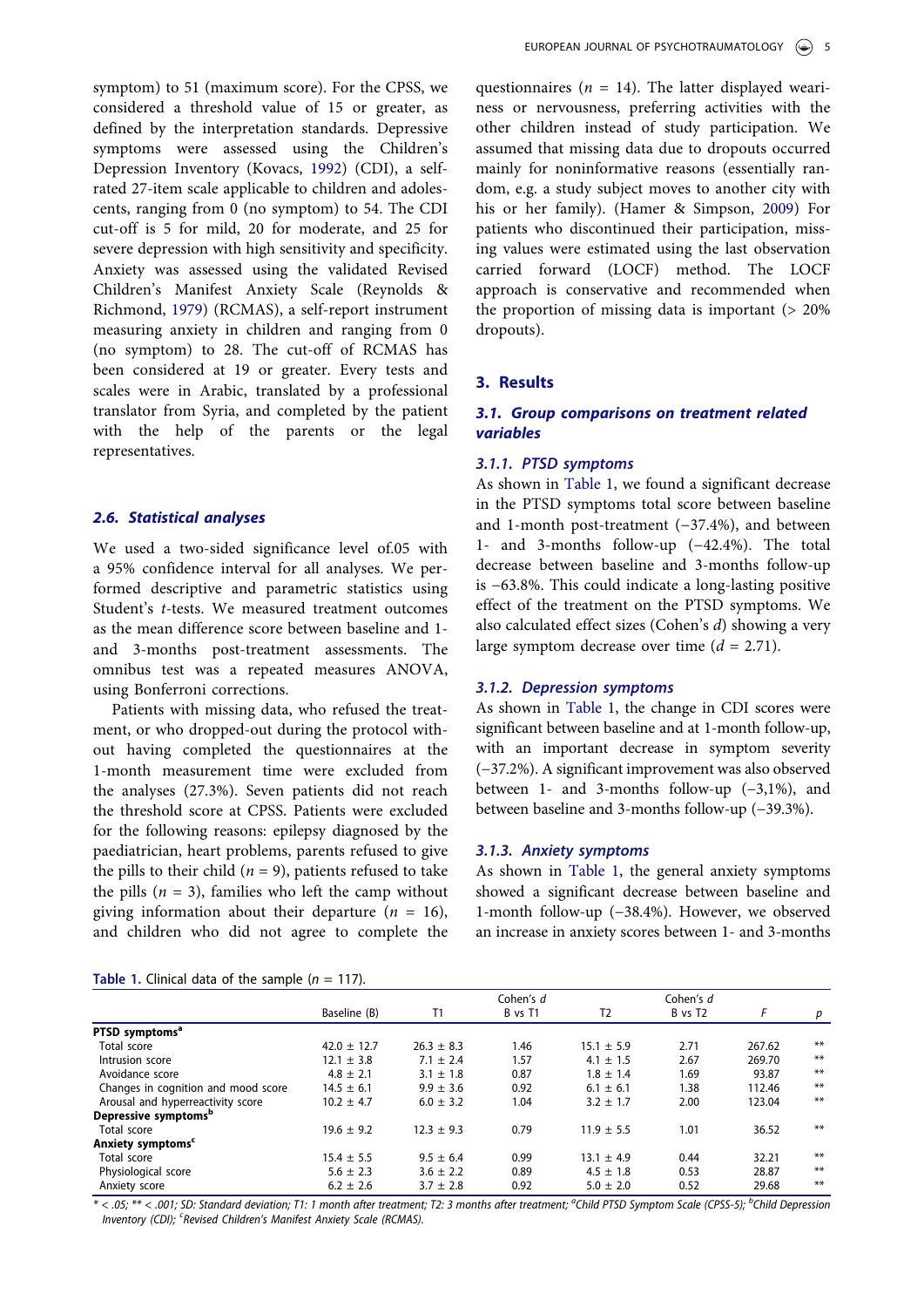follow-up (+37.8%). This may be explained by the fact that this is not a measure specific to PTSD symptoms, and by the poor living conditions in the camp under permanent threats of bombardments during the study period.

#### 3.1.4. Patients lost to follow-up

We wanted to take into account the patients lost to follow-up. Thus, we conducted an analysis that simulates two possible scenarios, i.e. no change and increase in symptoms. In Scenario 1, we considered that the subjects lost to follow-up kept their symptom scores unchanged from baseline. We observed in the entire sample a significant decrease in post-traumatic stress symptoms of 27.3% between baseline and T1, and of 46.4% between baseline and T2. Depressive symptoms also decreased significantly of 26.5% between baseline and T1, and of 28.1% between baseline and T2 (Supplemental Table 1). In Scenario 2, we considered that the subjects lost to follow-up worsened their symptoms and all their scores by 10%. We reported in the entire sample a significant decrease in post-traumatic stress symptoms of 20.6% between baseline and T1, and of 40.8% between baseline and T2. Depressive symptoms declined but not significantly as we observed a decrease of 23.5% between baseline and T1, and of 14.7% between baseline and T2 (Supplemental Table 2). We observed the same pattern with anxiety symptoms.

### 3.2. Treatment safety

<span id="page-5-1"></span><span id="page-5-0"></span>Different studies on child population indicate the absence of significant side-effects and safe use of propranolol, used for instance in the case of the nocturnal enuresis (Çaksen, Yazıcıoğlu, & Ataş, [2018](#page-6-23)), or supraventricular tachycardias (Dworkin, Bell, & Mirowski, [1973\)](#page-6-24). The literature describes few sides effect like lightheadedness, visual disturbances, purpura and paraesthesia among children. We did not observe any serious side-effect of the study medication in our sample. One participant who suffered from increased anxiety was referred to the general practitioner. One child complained of mild transient neurovegetative symptoms at the end of the treatment, which lasted for 2 days. No further adverse cardiac, gastroenterological, or pulmonary experience was reported.

# 4. Discussion

In this protocol evaluating the usefulness of trauma reactivation under propranolol in refugee children in the context of the Syrian war, participants accepted and were compliant for the most part with the proposed treatment. They showed a very large (see Cohen's d) mean significant symptom reduction at post-treatment and follow-up, compared to pre-

treatment. Reconsolidation therapy led to significant reductions of all evaluated dimensions, namely intrusion, avoidance, mood and cognition, hypervigilance, and distress/impairment. Concerning the anxiety and depressive dimensions, significant symptoms improvements were also obtained. The results observed in this study invite us to consider the interest of this approach as worthy of further investigations in the treatment of PTSD in children. In this study, we were able to teach this treatment protocol to non-western therapists working in a warzone with a child population, a premiere. It is not so much the evaluation as the difference between the professional profiles which is interesting (nurse, therapist, psychologist …), that the personnel not trained in the general psychotherapy proper, while respecting the protocol, can accompany the patient in this therapeutic approach. These elements document the ease of implementing this treatment modality among professionals with a limited background in psychopathology and suggests that it is not culture bound from the patient perspective.

Nonetheless, this study has several limitations. First of all, as would be the case for any type of psychological treatment, implementing this type of protocol in a war context represents a major challenge and longer-term monitoring of such patients is next to impossible. A sizeable number of study participants – fourteen of them – were lost to follow-up, rendering interpretation of our study results more difficult. This question challenges the feasibility of such research protocols in the context of war contributing to increased anxiety among children.

Second, in an attempt to deal with the participants lost to follow-up, we tested two scenarios (no change and worsening of symptoms) and in the second scenario patients kept high anxiety and depression symptoms in the follow-up. However, in both scenarios we observed an improvement in the posttraumatic stress symptoms, which is encouraging.

Third, although this treatment is congruent with reconsolidation theory, it cannot be assumed that the therapeutic ingredient is necessarily or uniquely reconsolidation impairment since the study did not have the required control groups to demonstrate that. This study took place in a refugee camp and it was not ethically acceptable to propose a placebo-controlled study. Despite the numerous difficulties on the ground and the ever-growing anxiety related to bombings, we were able to conduct this study and find evidence of positive and persistent results. Such results should be replicated in future studies under improved methodological conditions. Even in these conditions, we used a personal traumatic script in which the children were able to tell their own story with their own words and beliefs. Other limiting factors are that we relied solely on self-report data, and thus lost 14 patients who did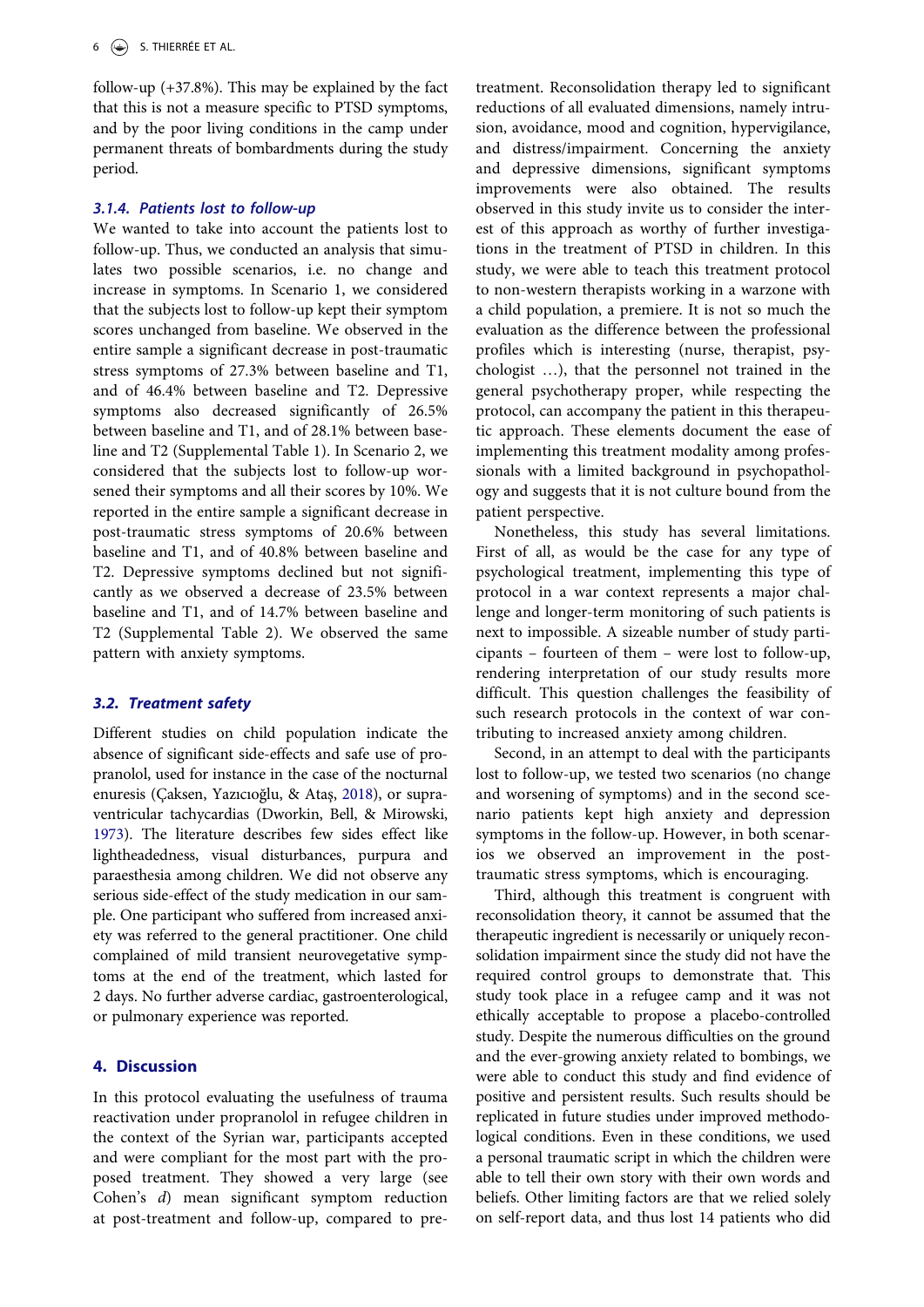not complete their self-report assessments. A more rigorous replication study should ideally be doubleblind, have a control group, and integrate objective as well as clinician-based symptom measures. In sum, this study highlights promising data and warrants replication under more stringent conditions.

### Disclosure statement

WEH reports personal fees from EISAI, Janssen, Lundbeck, Otsuka, UCB, Roche and Chugai. He received grants from the Fondation de France, and from the French National Hospital Program for Clinical Research (PHRC), unrelated to the submitted work. No potential conflict of interest was reported by the other authors.

### Funding

The funder of the study, the NGO No Lost Generation, had no role to play in the study design, data collection, data analysis, data interpretation, or writing of the report. The corresponding author had full access to the data and holds the responsibility for the decision to submit for publication the manuscript on behalf of all the co-authors.

#### References

- <span id="page-6-19"></span>American Psychiatric Association. [\(2013\)](#page-3-1). Diagnostic and statistical manual of mental disorders (5th ed.). doi:[10.1176/appi.books.9780890425596](https://doi.org/10.1176/appi.books.9780890425596)
- <span id="page-6-17"></span>Besnard, A., Caboche, J., & Laroche, S. ([2012](#page-2-0)). Reconsolidation of memory: A decade of debate. Progress in Neurobiology, 99(1), 61-80.
- <span id="page-6-11"></span>Bisson, J. I., Berliner, L., Cloitre, M., Forbes, D., Jensen, T. K., Lewis, C., … Shapiro, F. ([2019\)](#page-1-0). The international society for traumatic stress studies new guidelines for the prevention and treatment of posttraumatic stress disorder: Methodology and development process. Journal of Traumatic Stress, 32(4), 475–483.
- <span id="page-6-13"></span>Brunet, A., Orr, S. P., Tremblay, J., Robertson, K., Nader, K., & Pitman, R. K. [\(2008\)](#page-2-1). Effect of post-retrieval propranolol on psychophysiologic responding during subsequent script-driven traumatic imagery in post-traumatic stress disorder. Journal of Psychiatric Research, 42, 503–506.
- <span id="page-6-18"></span>Brunet, A., Poundja, J., Tremblay, J., Bui, E., Thomas, E., Orr, S. P., … Pitman, R. K. [\(2011](#page-2-2)). Trauma reactivation under the influence of propranolol decreases posttraumatic stress symptoms and disorder : 3 open-label trials. Journal of Clinical Psychopharmacology, 31(4), 547-550.
- <span id="page-6-14"></span>Brunet, A., Saumier, D., Liu, A., Streiner, D. L., Tremblay, J., & Pitman, R. K. ([2018\)](#page-2-1). Reduction of PTSD symptoms with pre-reactivation propranolol therapy: A randomized controlled trial. American Journal of Psychiatry, 175(5), 427-433.
- <span id="page-6-23"></span>Çaksen, H., Yazıcıoğlu, P., & Ataş, B. [\(2018\)](#page-5-0). Use of propranolol in children with primary nocturnal enuresis. Sudan Journal of Paediatrics, 18(2), 33–36.
- <span id="page-6-6"></span>Diab, S. Y., Isosävi, S., Qouta, S. R., Kuittinen, S., & Punamäki, R. L. [\(2018\)](#page-1-1). The protective role of maternal posttraumatic growth and cognitive trauma processing among Palestinian mothers and infants. Infant Behavior and Development, 50, 284-299.
- <span id="page-6-24"></span>Dworkin, P., Bell, B., & Mirowski, B. ([1973](#page-5-1)). Propranolol in supraventricular tachycardias of childhood. Archives of Disease in Childhood, 48(5), 382–385.
- <span id="page-6-0"></span>Dyregrov, A., Gupta, L., Gjestad, R., & Mukanoheli, E. ([2000](#page-1-2)). Trauma exposure and psychological reactions to genocide among Rwandan children. Journal of Traumatic Stress, 13(1), 3-21.
- <span id="page-6-16"></span>Ecker, B. ([2015](#page-2-3)). Memory reconsolidation understood and misunderstood. International Journal of Neuro psychotherapy, 3, 2–46.
- <span id="page-6-7"></span>Ehlers, A., & Clark, D. [\(2003\)](#page-1-3). Early psychological interventions for adult survivors of trauma : A review. Biological Psychiatry, 53(9), 817-826.
- <span id="page-6-4"></span>Fazel, M., Wheeler, J., & Danesh, J. [\(2005\)](#page-1-4). Prevalence of serious mental disorder in 7 000 refugees resettled in western countries: A systematic review. Lancet, 365 (9467), 1309-1314.
- <span id="page-6-20"></span>Foa, E. B., Johnson, K. M., Feeny, N. C., & Treadwell, K. R. ([2001](#page-3-2)). The child PTSD symptom scale : A preliminary examination of its psychometric properties. Journal of Clinical Child Psychology, 30(3), 376-384.
- <span id="page-6-12"></span>Foa, E. B., Rothbaum, B. O., Riggs, D. S., & Murdock, T. B. ([1991\)](#page-2-4). Treatment of posttraumatic stress disorder in rape victims : A comparison between cognitive-behavioral procedures and counseling. Journal of Consulting and Clinical Psychology, 59(5), 715-723.
- <span id="page-6-5"></span>Forbes, D., Creamer, M., Phelps, A., Bryant, R., McFarlane, A., Devilly, G. J., … Newton, S. [\(2007\)](#page-1-5). Australian guidelines for the treatment of adults with acute stress disorder and post-traumatic stress disorder. Australian and New Zealand Journal of Psychiatry, 41(8), 637-648.
- <span id="page-6-22"></span>Hamer, R. M., & Simpson, P. M. [\(2009\)](#page-4-1). Last observation carried forward versus mixed models in the analysis of psychiatric clinical trials. American Journal of Psychiatry, 166(6), 639–641.
- <span id="page-6-21"></span>Kovacs, M. ([1992\)](#page-4-2). Children's depression inventory. North Tonawanda, NY: Multi-Health System.
- <span id="page-6-8"></span>McNally, R. J., Bryant, R. A., & Ehlers, A. ([2003](#page-1-3)). Does early psychological intervention promote recovery from posttraumatic stress? Psychological Science in the Public Interest, 4(2), 45-79.
- <span id="page-6-2"></span>Mghir, R., Freed, W., Raskin, A., & Katon, W. ([1995\)](#page-1-6). Depression and posttraumatic stress disorder among a community sample of adolescent and young adult Afghan refugees. Journal of Nervous and Mental Disease, 183(1), 24-30.
- <span id="page-6-15"></span>Nader, K., Schafe, G. E., & Le Doux, J. E. [\(2000](#page-2-5)). Fear memories require protein synthesis in the amygdala for reconsolidation after retrieval. Nature, 406(6797), 722-726.
- <span id="page-6-1"></span>Nader, K. O., Pynoos, R. S., Fairbanks, L. A., al-Ajeel, M., & al-Asfour, A. ([1993](#page-1-7)). A preliminary study of PTSD and grief among the children of Kuwait following the Gulf crisis. British Journal of Clinical Psychology, 32(4), 407–416.
- <span id="page-6-9"></span>National Collaborating Centre for Mental Health. ([2005\)](#page-1-8). Post-traumatic stress disorder: The management of PTSD in adults and children in primary and secondary care. Leicester, UK: Gaskell.
- <span id="page-6-10"></span>National Institute of Mental Health. ([2002\)](#page-1-9). Mental health and mass violence: Evidence-based early psychological intervention for victims/survivors of mass violence: A workshop to reach consensus on best practices. Washington: Government Print Office.
- <span id="page-6-3"></span>Organisation Mondiale de la Santé. ([2016\)](#page-1-10). Guérir les blessures invisibles dues au conflit syrien. Bulletin de l'Organisation Mondiale de la Santé, 94, 6–7.